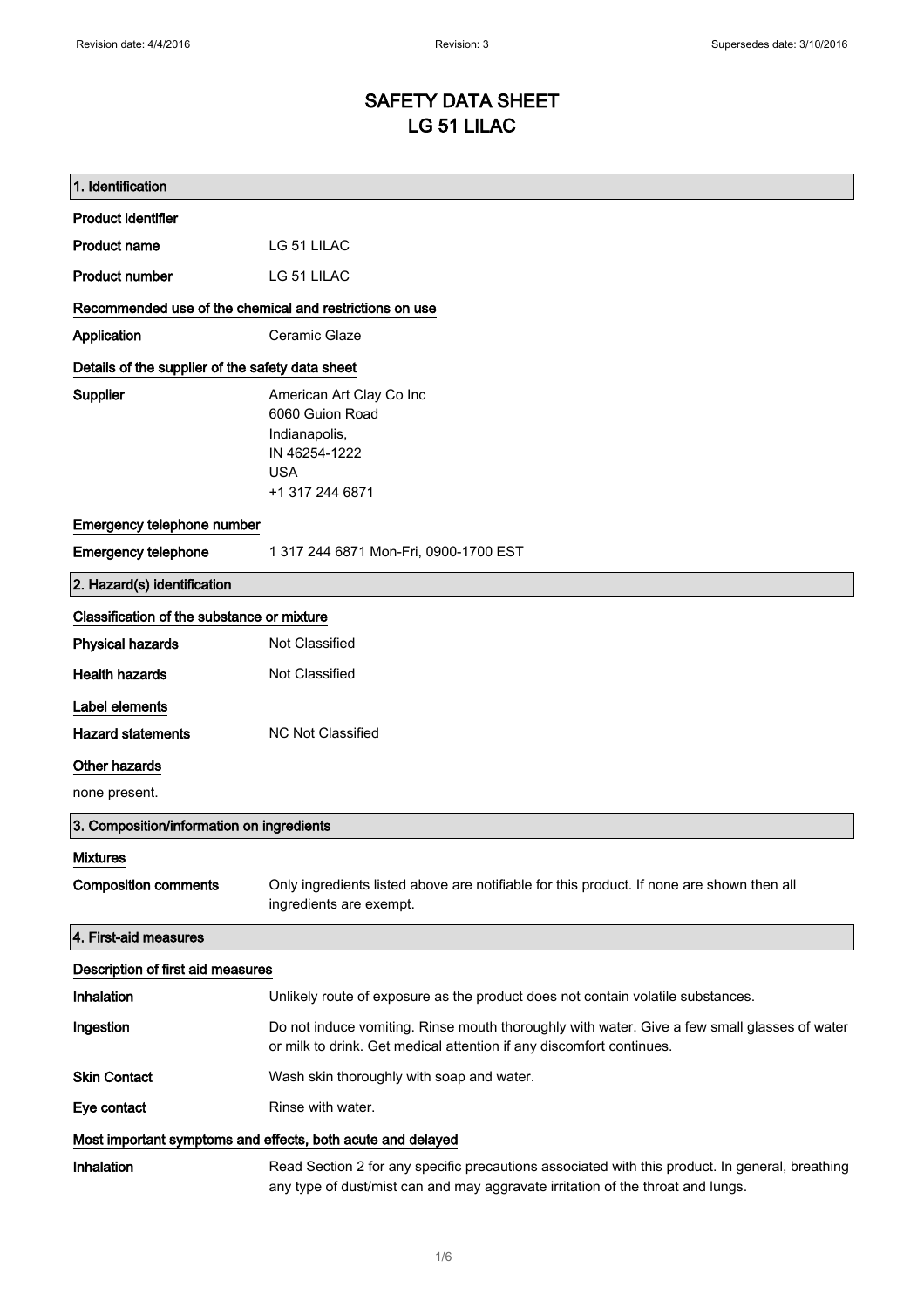| Ingestion                                                    | Read Section 2 for any specific precautions associated with the use of this product. Products<br>with specific warnings about ingestion will give guidance there.                                                                                                                                           |
|--------------------------------------------------------------|-------------------------------------------------------------------------------------------------------------------------------------------------------------------------------------------------------------------------------------------------------------------------------------------------------------|
| Skin contact                                                 | Read Section 2 for any specific precautions associated with the use of this product. In general<br>most ceramic glazes, clays and special products will tend to have a drying effect on the skin<br>and may cause some sensitivity to users with sensitive skin.                                            |
| Eye contact                                                  | Read Section 2 for any specific precautions associated with the use of this product. In general<br>most ceramic and special products contain materials that maybe abrasive to eyes. Keeping<br>materials from contacting the eyes is prudent. If contact does occur, flush with clean water, do<br>not rub. |
|                                                              | Indication of immediate medical attention and special treatment needed                                                                                                                                                                                                                                      |
| Notes for the doctor                                         | Treat symptomatically.                                                                                                                                                                                                                                                                                      |
| 5. Fire-fighting measures                                    |                                                                                                                                                                                                                                                                                                             |
| <b>Extinguishing media</b>                                   |                                                                                                                                                                                                                                                                                                             |
| Suitable extinguishing media                                 | Use fire-extinguishing media suitable for the surrounding fire.                                                                                                                                                                                                                                             |
| Special hazards arising from the substance or mixture        |                                                                                                                                                                                                                                                                                                             |
| Specific hazards                                             | The product is not believed to present a hazard due to its physical nature.                                                                                                                                                                                                                                 |
| <b>Advice for firefighters</b>                               |                                                                                                                                                                                                                                                                                                             |
| for firefighters                                             | Special protective equipment Use protective equipment appropriate for surrounding materials.                                                                                                                                                                                                                |
| 6. Accidental release measures                               |                                                                                                                                                                                                                                                                                                             |
|                                                              | Personal precautions, protective equipment and emergency procedures                                                                                                                                                                                                                                         |
| <b>Personal precautions</b>                                  | For personal protection, see Section 8.                                                                                                                                                                                                                                                                     |
| <b>Environmental precautions</b>                             |                                                                                                                                                                                                                                                                                                             |
| <b>Environmental precautions</b>                             | Please read Section 2 completely. If any environmental warnings such as; H411 or H412 are<br>listed in Section 2, please use appropriate procedures when disposing of product and<br>container. Do not put materials into waterways or sewers.                                                              |
| Methods and material for containment and cleaning up         |                                                                                                                                                                                                                                                                                                             |
| Methods for cleaning up                                      |                                                                                                                                                                                                                                                                                                             |
|                                                              | Collect spillage for reclamation or absorb in vermiculite, dry sand or similar material.                                                                                                                                                                                                                    |
| Reference to other sections                                  | For waste disposal, see Section 13. For personal protection, see Section 8.                                                                                                                                                                                                                                 |
| 7. Handling and storage                                      |                                                                                                                                                                                                                                                                                                             |
| Precautions for safe handling                                |                                                                                                                                                                                                                                                                                                             |
| Usage precautions                                            | Read label before use. Do not eat, drink or smoke when using this product. Good personal<br>hygiene procedures should be implemented. Wash hands and any other contaminated areas<br>of the body with soap and water before leaving the work site.                                                          |
| Conditions for safe storage, including any incompatibilities |                                                                                                                                                                                                                                                                                                             |
| <b>Storage precautions</b>                                   | Store in tightly-closed, original container in a dry and cool place.                                                                                                                                                                                                                                        |
| Specific end uses(s)                                         |                                                                                                                                                                                                                                                                                                             |
| Specific end use(s)                                          | The identified uses for this product are detailed in Section 1.2.                                                                                                                                                                                                                                           |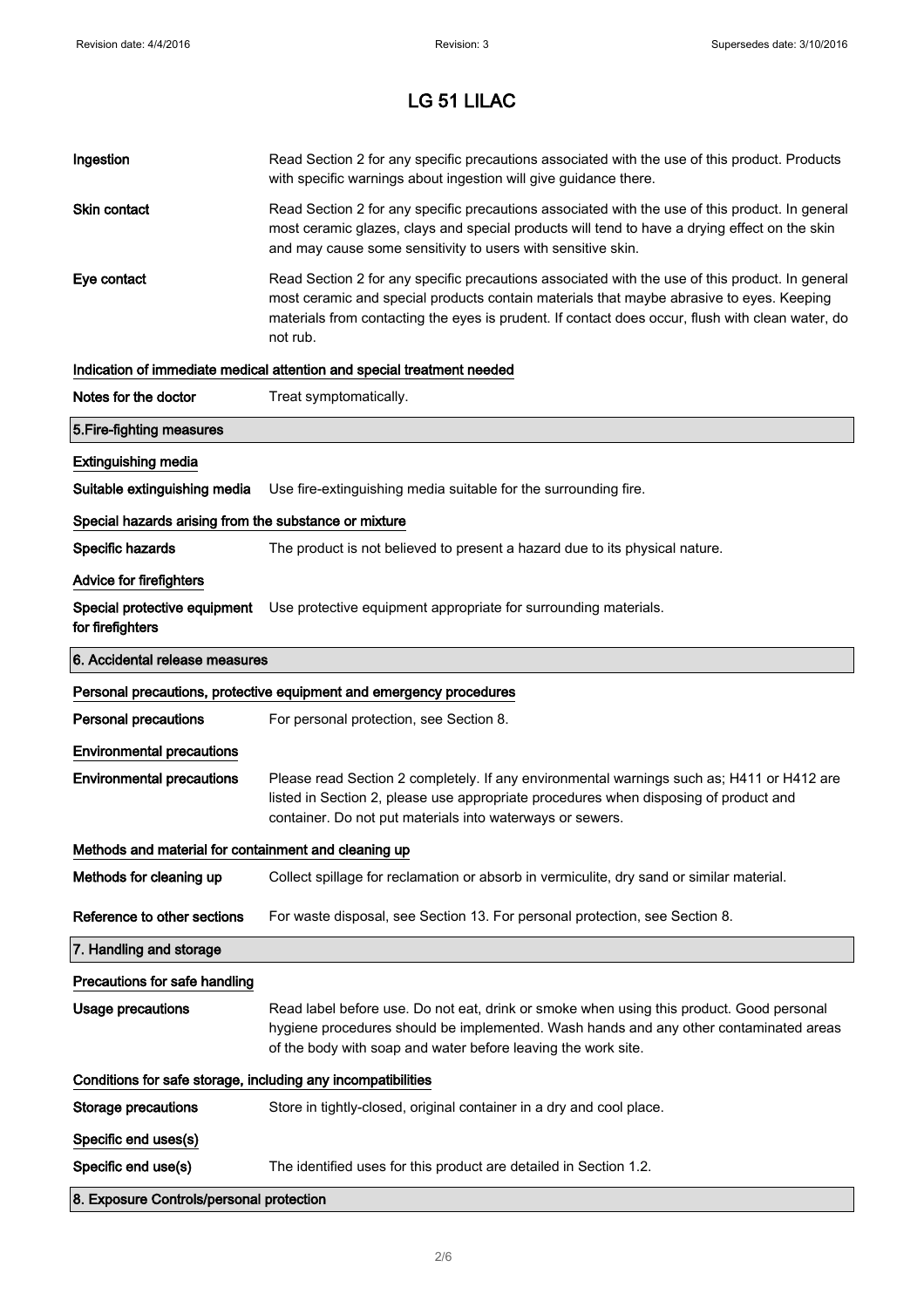| Ingredient comments                 | Only ingredients listed n Section 3 are notifiable for this product. If none are shown then all<br>ingredients are exempt.                                                                                           |
|-------------------------------------|----------------------------------------------------------------------------------------------------------------------------------------------------------------------------------------------------------------------|
| <b>Exposure controls</b>            |                                                                                                                                                                                                                      |
| Appropriate engineering<br>controls | No specific ventilations requirements unless the "FAN" pictogram is shown above or specified<br>in Section 2.                                                                                                        |
| Eye/face protection                 | No specific eye protection required unless the "EYE PROTECTION" pictogram is shown<br>above or specified in Section 2.                                                                                               |
| Hand protection                     | No specific hand protection required unless the "HAND PROTECTION" pictogram is shown<br>above or specified in Section 2.                                                                                             |
| Hygiene measures                    | Using good personal hygiene practices is always appropriate. Keeping a clean work space,<br>cleaning up properly when done, and not eating, drinking or smoking when using this product.                             |
| Respiratory protection              | No specific respiratory protection required unless the "RESPIRATOR" pictogram is shown<br>above or specified in Section 2. Using the appropriate certified protection for the operation is<br>important if required. |

### 9. Physical and Chemical Properties

#### Information on basic physical and chemical properties

| Appearance                                      | Colored liquid.           |
|-------------------------------------------------|---------------------------|
| Color                                           | Various colors.           |
| Odor                                            | Almost odorless.          |
| <b>Odor threshold</b>                           | No information available. |
| рH                                              | 6-8                       |
| <b>Melting point</b>                            | No information available. |
| Initial boiling point and range                 | No information available. |
| <b>Flash point</b>                              | No information available. |
| <b>Evaporation rate</b>                         | No information available. |
| Flammability (solid, gas)                       | No information available. |
| Upper/lower flammability or<br>explosive limits | No information available. |
| Vapour pressure                                 | No information available. |
| <b>Relative density</b>                         | Greater than 1.0          |
| Solubility(ies)                                 | Not applicable.           |
| <b>Partition coefficient</b>                    | No information available. |
| <b>Auto-ignition temperature</b>                | Not applicable.           |
| <b>Decomposition Temperature</b>                | No information available. |
| <b>Viscosity</b>                                | No information available. |
| <b>Explosive properties</b>                     | none                      |
| <b>Oxidising properties</b>                     | none                      |
| Other information                               | Not applicable.           |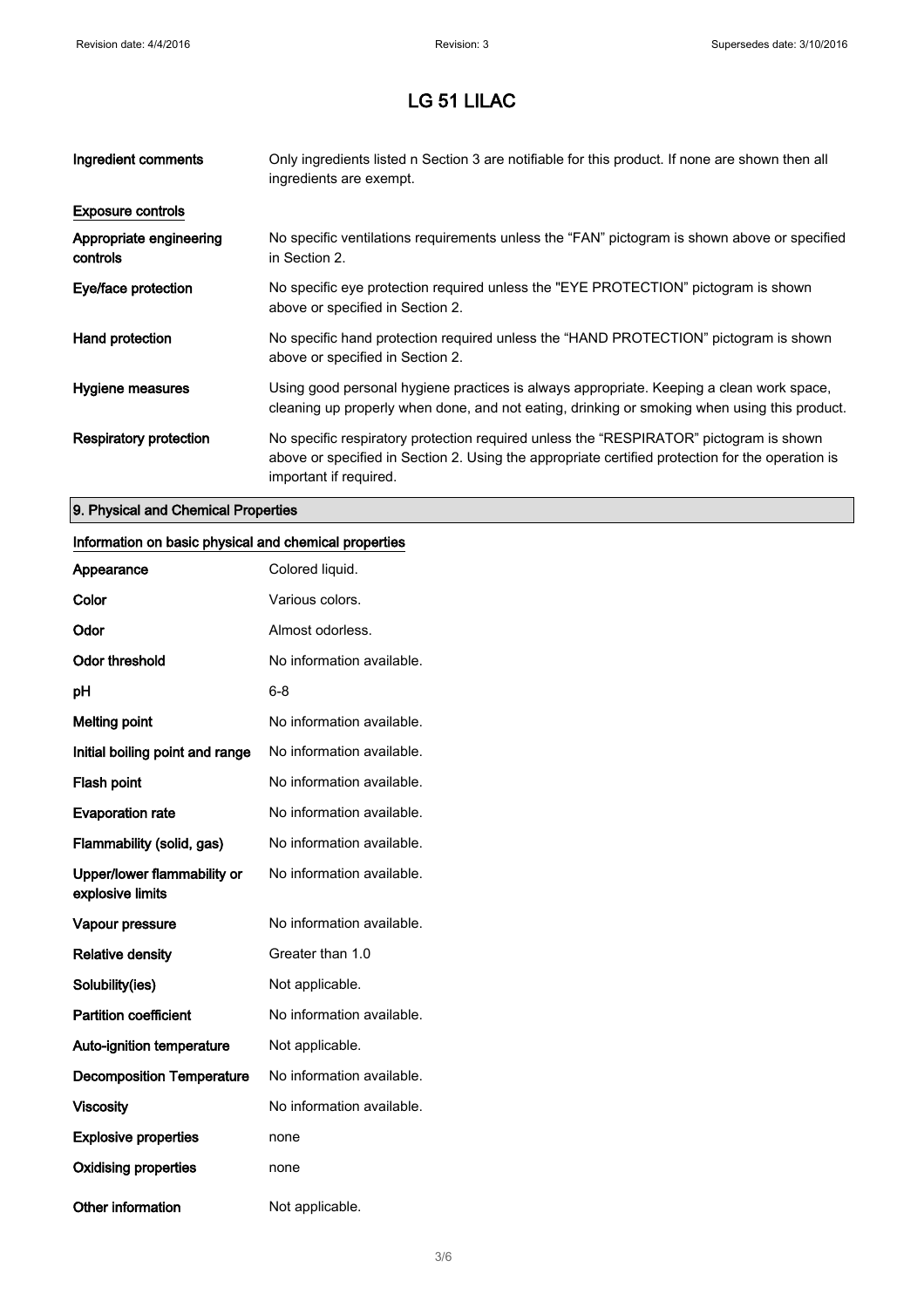| 10. Stability and reactivity          |                                                                                                                                                                                                                                                |
|---------------------------------------|------------------------------------------------------------------------------------------------------------------------------------------------------------------------------------------------------------------------------------------------|
| Reactivity                            | There are no known reactivity hazards associated with this product.                                                                                                                                                                            |
| <b>Stability</b>                      | No particular stability concerns.                                                                                                                                                                                                              |
| Possibility of hazardous<br>reactions | None known.                                                                                                                                                                                                                                    |
| <b>Conditions to avoid</b>            | None known.                                                                                                                                                                                                                                    |
| <b>Materials to avoid</b>             | None known.                                                                                                                                                                                                                                    |
| Hazardous decomposition<br>products   | None known.                                                                                                                                                                                                                                    |
| 11. Toxicological information         |                                                                                                                                                                                                                                                |
| Information on toxicological effects  |                                                                                                                                                                                                                                                |
| <b>Toxicological effects</b>          | Please read Section 2 thoroughly to understand the toxicological risks, (if any) and<br>precautions for safe use (if any).                                                                                                                     |
| Skin corrosion/irritation             |                                                                                                                                                                                                                                                |
| <b>Skin sensitization</b>             |                                                                                                                                                                                                                                                |
| <b>Skin sensitisation</b>             | Based on available data the classification criteria are not met.                                                                                                                                                                               |
| Eye contact                           | May cause temporary eye irritation.                                                                                                                                                                                                            |
| 12. Ecological Information            |                                                                                                                                                                                                                                                |
| Ecotoxicity                           | Please read Section 2 completely. If any environmental warnings such as; H411 or H412 are<br>listed in Section 2, please use appropriate procedures when disposing of product and<br>container. Do not put materials into waterways or sewers. |
| <b>Toxicity</b>                       |                                                                                                                                                                                                                                                |
| <b>Toxicity</b>                       | Please read Section 2 completely. If any environmental warnings such as; H411 or H412 are<br>listed in Section 2, please use appropriate procedures when disposing of product and<br>container. Do not put materials into waterways or sewers. |
| Persistence and degradability         |                                                                                                                                                                                                                                                |
| Persistence and degradability         | No data available.                                                                                                                                                                                                                             |
| Biodegradation                        | Not inherently biodegradable.                                                                                                                                                                                                                  |
| <b>Bioaccumulative potential</b>      |                                                                                                                                                                                                                                                |
| <b>Partition coefficient</b>          | No information available.                                                                                                                                                                                                                      |
| Mobility in soil                      |                                                                                                                                                                                                                                                |
| <b>Mobility</b>                       | Semi-mobile.                                                                                                                                                                                                                                   |
| Results of PBT and vPvB assessment    |                                                                                                                                                                                                                                                |
| Results of PBT and vPvB<br>assessment | This product does not contain any substances classified as PBT or vPvB.                                                                                                                                                                        |
| Other adverse effects                 |                                                                                                                                                                                                                                                |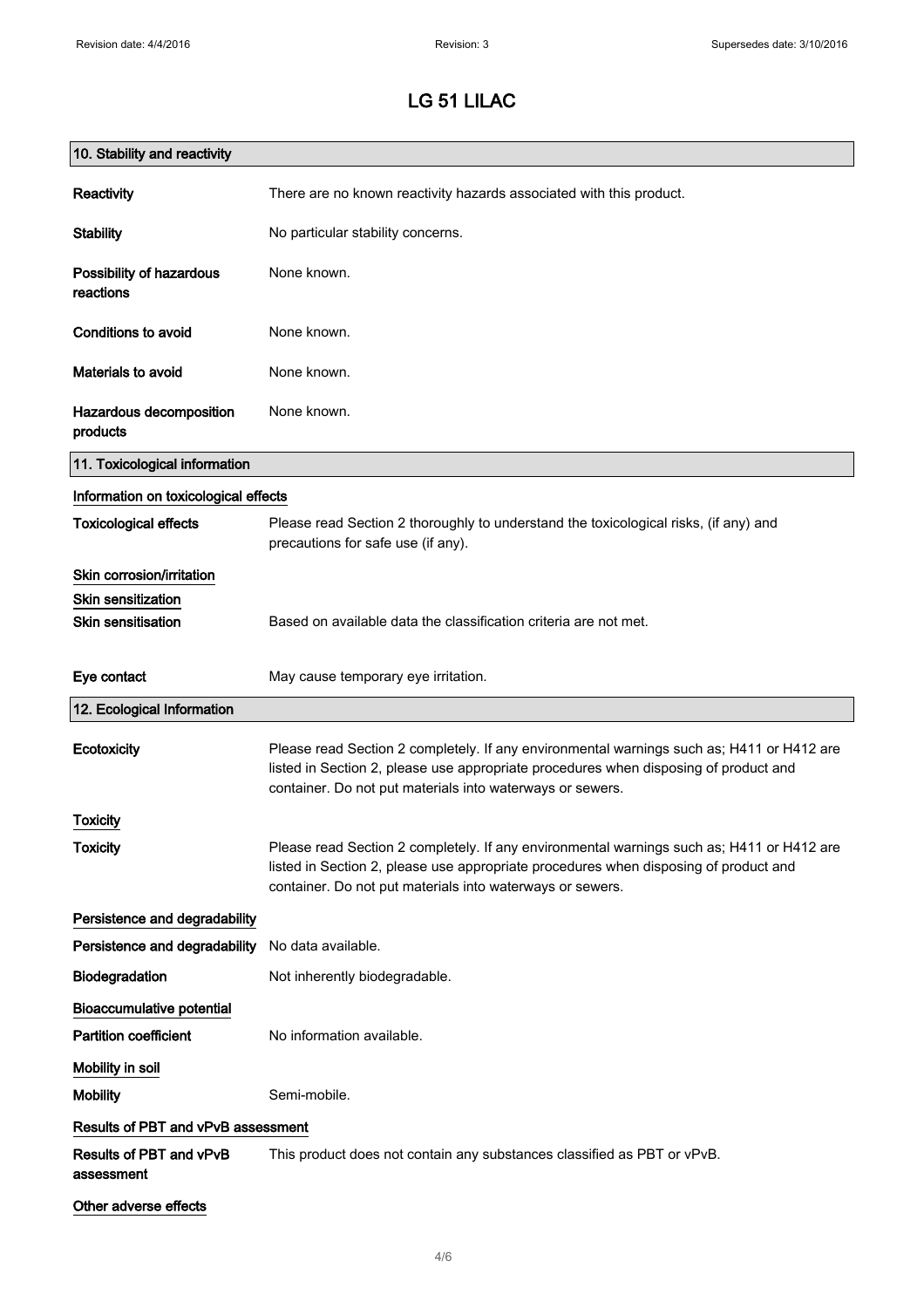| Other adverse effects                                                                                                                                                                                                                             | None known.                                                                                                                                                                                  |  |
|---------------------------------------------------------------------------------------------------------------------------------------------------------------------------------------------------------------------------------------------------|----------------------------------------------------------------------------------------------------------------------------------------------------------------------------------------------|--|
| 13. Disposal considerations                                                                                                                                                                                                                       |                                                                                                                                                                                              |  |
| Waste treatment methods                                                                                                                                                                                                                           |                                                                                                                                                                                              |  |
| <b>General information</b>                                                                                                                                                                                                                        | Dispose of waste product or used containers in accordance with local regulations When<br>handling waste, the safety precautions applying to handling of the product should be<br>considered. |  |
| 14. Transport information                                                                                                                                                                                                                         |                                                                                                                                                                                              |  |
| General                                                                                                                                                                                                                                           | The product is not covered by international regulations on the transport of dangerous goods<br>(IMDG, IATA, DoT).                                                                            |  |
| <b>UN Number</b>                                                                                                                                                                                                                                  |                                                                                                                                                                                              |  |
| Not applicable.                                                                                                                                                                                                                                   |                                                                                                                                                                                              |  |
| UN proper shipping name                                                                                                                                                                                                                           |                                                                                                                                                                                              |  |
| Not applicable.                                                                                                                                                                                                                                   |                                                                                                                                                                                              |  |
| Transport hazard class(es)                                                                                                                                                                                                                        |                                                                                                                                                                                              |  |
| No transport warning sign required.                                                                                                                                                                                                               |                                                                                                                                                                                              |  |
| Packing group                                                                                                                                                                                                                                     |                                                                                                                                                                                              |  |
| Not applicable.                                                                                                                                                                                                                                   |                                                                                                                                                                                              |  |
| <b>Environmental hazards</b>                                                                                                                                                                                                                      |                                                                                                                                                                                              |  |
| <b>Environmentally Hazardous Substance</b><br>Please refer to Section 2 for any environmental hazards associated with this product. If H411/H412 warnings are shown then<br>please verify packaging and labeling requirements for larger volumes. |                                                                                                                                                                                              |  |
| Special precautions for user                                                                                                                                                                                                                      |                                                                                                                                                                                              |  |
| Not applicable.                                                                                                                                                                                                                                   |                                                                                                                                                                                              |  |
| Transport in bulk according to Not applicable.<br>Annex II of MARPOL 73/78<br>and the IBC Code                                                                                                                                                    |                                                                                                                                                                                              |  |
| 15. Regulatory information                                                                                                                                                                                                                        |                                                                                                                                                                                              |  |
| <b>US State Regulations</b>                                                                                                                                                                                                                       |                                                                                                                                                                                              |  |
| None of the ingredients are listed or exempt.                                                                                                                                                                                                     | California Proposition 65 Carcinogens and Reproductive Toxins                                                                                                                                |  |
| Inventories                                                                                                                                                                                                                                       |                                                                                                                                                                                              |  |
| Canada - DSL/NDSL<br>All the ingredients are listed or exempt.                                                                                                                                                                                    |                                                                                                                                                                                              |  |
| <b>US-TSCA</b>                                                                                                                                                                                                                                    |                                                                                                                                                                                              |  |
| All the ingredients are listed or exempt.                                                                                                                                                                                                         |                                                                                                                                                                                              |  |
| US - TSCA 12(b) Export Notification<br>All the ingredients are listed or exempt.                                                                                                                                                                  |                                                                                                                                                                                              |  |

16. Other information